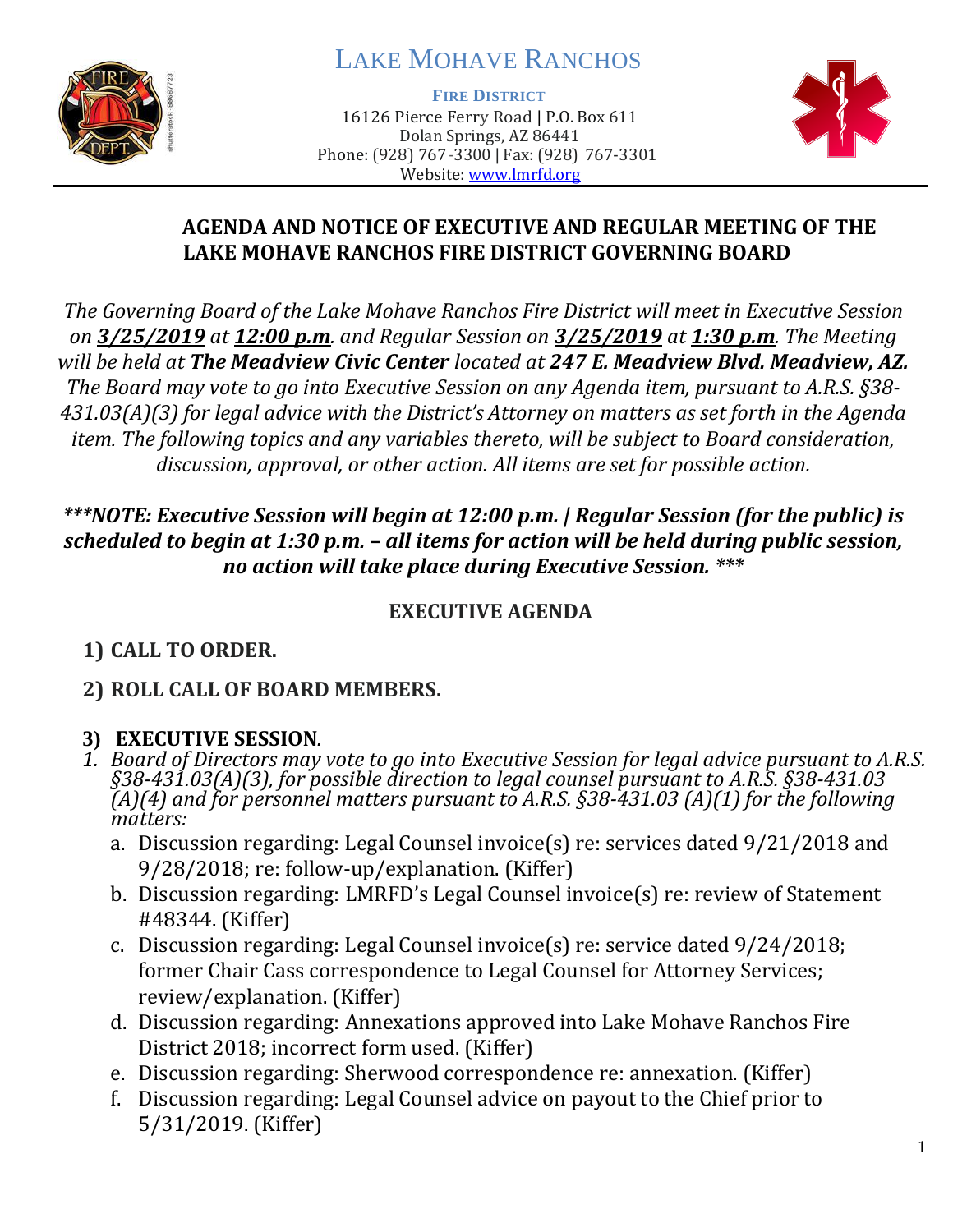- g. Discussion regarding: Social Media postings re: Board Member activity. (Cass)
- h. Discussion regarding: Executive Session Item G held 2/25/2019; review/information. (Cass)
- i. Discussion regarding: Interim Fire Chief/Fire Chief position re: announcement of open position; re: outline parameters for position. (Kiffer/Cass)
- j. Discussion regarding: Potential violation of confidentiality for Executive Session 2/25/2019. (Reh-Bower)
- k. Discussion reading: Restructure of Chief/Administration departments and job descriptions. (Reh-Bower)
- l. Discussion regarding: Personnel Matter re: Fire Chief re: Fire Chief Annual Evaluation and Self-Evaluation; reviews. (Board/Administration)
- m. Discussion regarding: Administrative Assistant referral for "Fit for Duty" Evaluation and job description. (Kiffer)

## **4) ADJOURNMENT**.

#### **REGULAR AGENDA**

**\_\_\_\_\_\_\_\_\_\_\_\_\_\_\_\_\_\_\_\_\_\_\_\_\_\_\_\_\_\_\_\_\_\_\_\_\_\_\_\_\_\_\_\_\_\_\_\_\_\_\_\_\_\_\_\_\_\_\_\_\_\_\_\_\_\_\_\_\_\_\_\_\_\_\_\_\_\_\_\_\_\_\_\_\_\_\_\_\_\_\_\_\_\_\_**

## **1) CALL TO ORDER.**

#### **2) ROLL CALL OF BOARD MEMBERS.**

#### **3) PLEDGE OF ALLIEGANCE.**

#### **4) APPROVAL OF MINUTES.**

- a. Executive Minutes 1/28/2019 (Set 1 A3/A4 Items A, B, C and Set 2 A1 Item A)
- b. Special Minutes 2/14/2019
- c. Executive Minutes 2/25/2018 (Set 1 A3/A4 Items A, D, F, H & J. Set 2 A3/A4 Items B, C & E. Set 3 A1 Items F, G, I & J).
- d. Regular Minutes 2/25/2019

#### **5) REPORTS.**

- a. **February 2019 Financial Report(s).** *(The financial report(s) are to be reviewed and approved by the Board).*
- c**. Fire Chief's Report.** *(The governing body may not propose, discuss, deliberate or take legal action on this matter unless the specific matter is properly noticed for legal action. Therefore, action taken as a result of the Chief's report will be limited to directing staff to study the matter or scheduling the matter for further consideration and discussion at a later date. (A.R.S. 38-431.02.K.)*
	- o *February 2019 LMRFD Run-Report*
	- o *Meadview Schedule*
	- o *Meetings/Conferences/Trainings*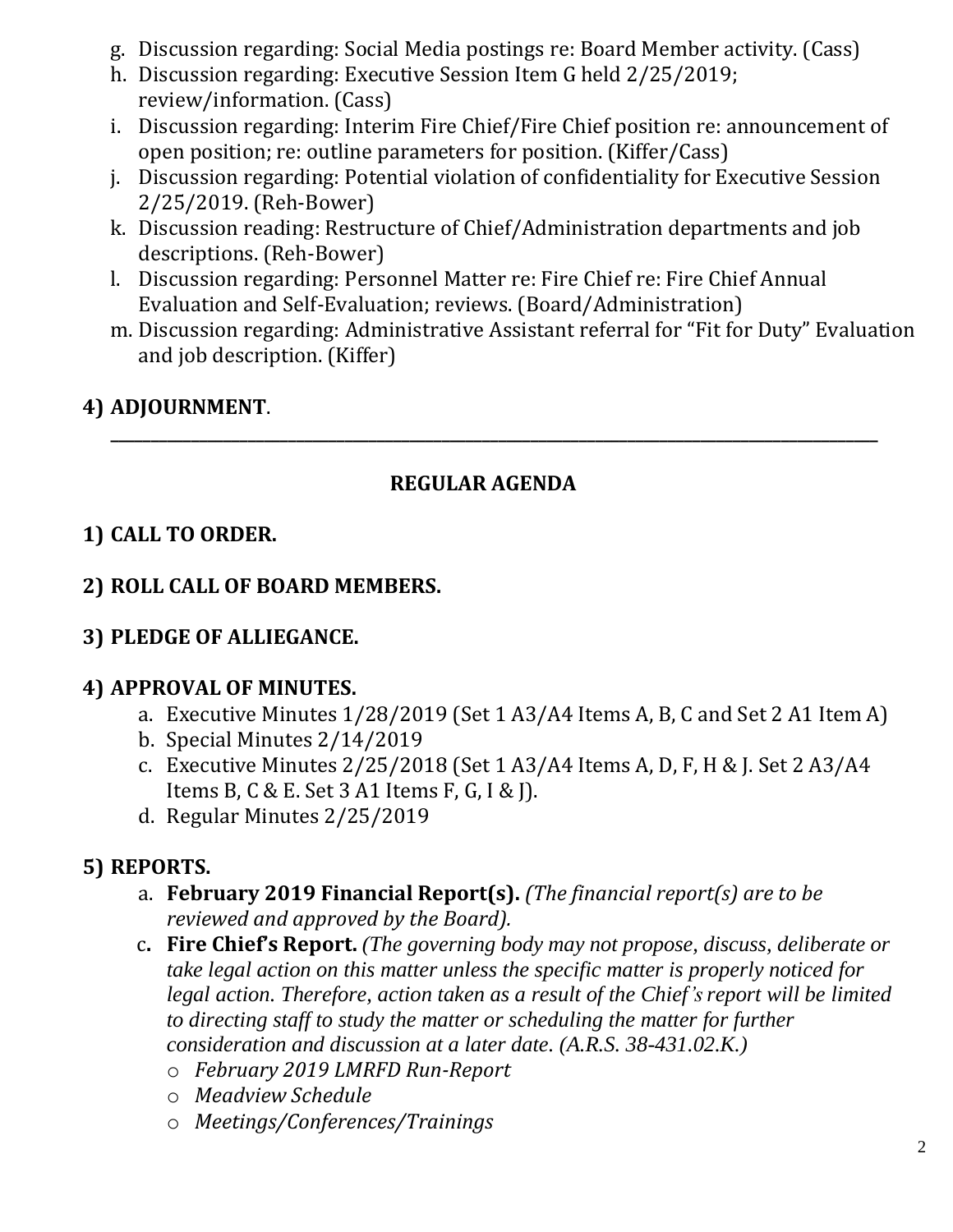- o *District Properties*
- o *District vehicles/apparatus*
- o *Projects in the works*
- o *Other*

#### **6) CALL TO THE PUBLIC & CORRESPONDENCE**. *(Consideration and discussion of comments and complaints from the public. Those wishing to address the Lake Mohave Ranchos Fire District Board need not request permission in advance. The Fire District Board is not permitted to discuss or take action on any item(s) that are not on the Agenda that are raised in the call to the public. However, individual Board Members may be permitted to respond to criticism directed to them. Otherwise, the Board may direct that staff review the matter or that the matter be placed on a future agenda. The Fire District Board cannot discuss or take legal action on any issue raised during the Call to the Public due to restriction of the Opening Meeting Law.)*

# **7) BUSINESS.**

- a. Discussion and possible action regarding: Entire cost of Chief and Administrative Assistant line items; COBRA for Chief's position; number of annual leave and sick days Chief has remaining; monies available from other line items below budget to move to other budget line items (Kiffer/Buldra)
- b. Discussion and possible action regarding: Schedule FY 19/20 Budget Workshop; discuss with Mr. Buldra items to include in Proposed Budget. (Buldra/Administration/Kiffer)
- c. Discussion and possible action regarding: Unfunded PSPRS Liability; re: 30 year amortization schedule; posting on LMRFD Website. (Board/Buldra)
- d. Discussion and possible action regarding: Legal Counsel invoice(s) re: services dated 9/21/2018 and 9/28/2018; re: follow-up/explanation. (Kiffer)
- e. Discussion and possible action regarding: LMRFD's Legal Counsel invoice(s) re: review of Statement #48344. (Kiffer)
- f. Discussion and possible action regarding: Legal Counsel invoice(s) re: service dated 9/24/2018; former Chair Cass correspondence to Legal Counsel for Attorney Services; review/explanation. (Kiffer)
- g. Discussion and possible action regarding: Annexations approved into Lake Mohave Ranchos Fire District 2018; incorrect form used. (Kiffer)
- h. Discussion and possible action regarding: Sherwood correspondence re: annexation. (Kiffer)
- i. Discussion and possible action regarding: Legal Counsel advice on payout to the Chief prior to 5/31/2019. (Kiffer)
- j. Discussion and possible action regarding: Social Media postings re: Board Member activity. (Cass)
- k. Discussion and possible action regarding: Executive Session Item G held 2/25/2019; review/information. (Cass)
- l. Discussion and possible action regarding: Interim Fire Chief/Fire Chief position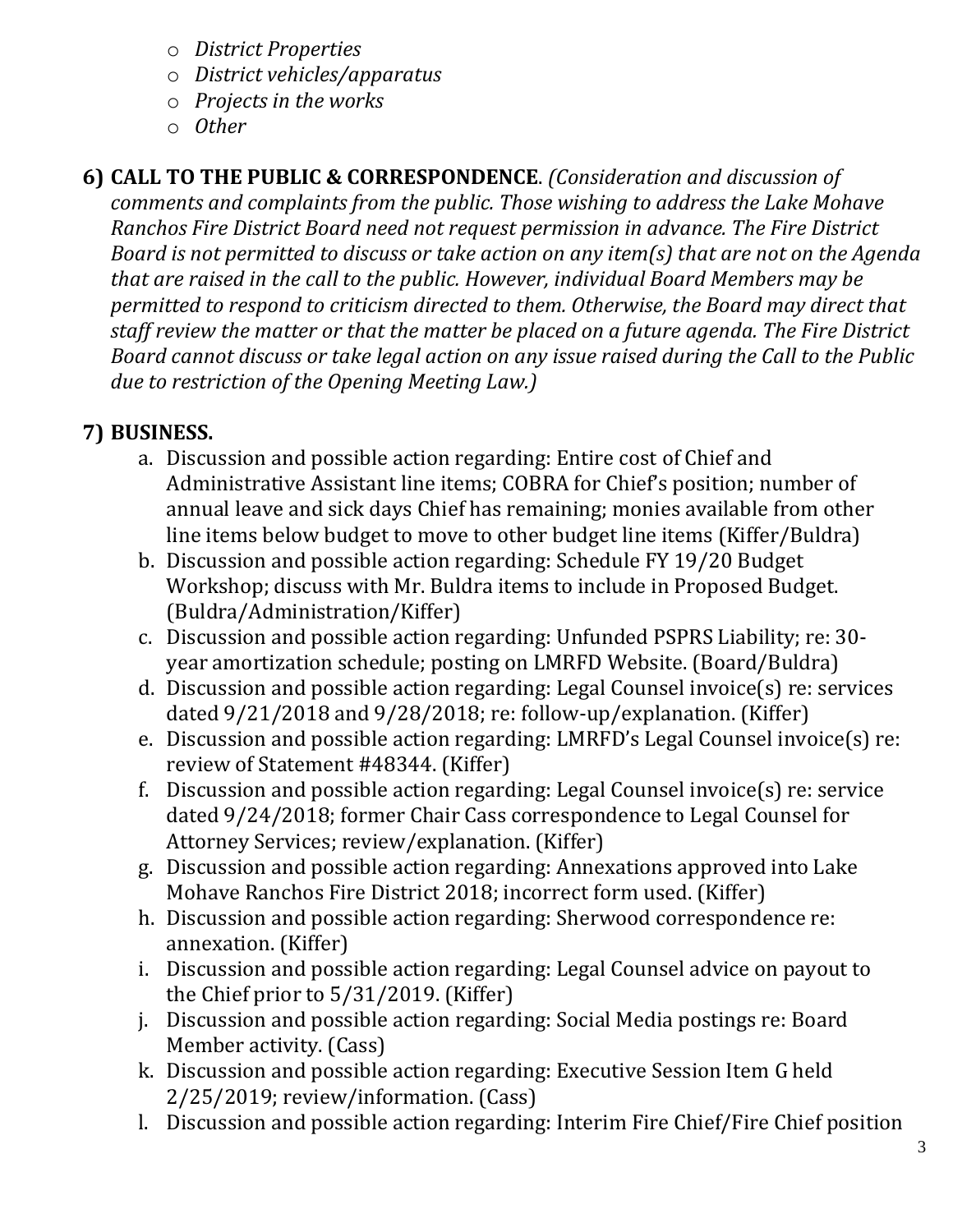re: announcement of open position; re: outline parameters for position. (Kiffer/Cass)

- m. Discussion and possible action regarding: Legal advice re: Potential violation of confidentiality for Executive Session 2/25/2019. (Reh-Bower)
- n. Discussion and possible action regarding: Restructure of Chief/Administration departments and job descriptions. (Reh-Bower)
- o. Discussion and possible action regarding: Personnel Matter re: Fire Chief re: Fire Chief Annual Evaluation and Self-Evaluation; reviews. (Board/Administration)
- p. Discussion and possible action regarding: Administrative Assistant referral for "Fit for Duty" Evaluation and job description. (Kiffer)
- q. Discussion and possible action regarding: LMRFD Board of Directors acceptance of Chief's 3/1/2019 Email of Resignation to Retire. (Terrill/Board)
- r. Discussion and possible action regarding: Payroll discrepancy matter re: update. (Terrill)
- s. Discussion and possible action regarding: LMRFD Board Meeting schedules of Meetings re: day/time, extensive length of Meetings, extensive Agenda and voluminous Packet. (Terrill/Cass/Administration)
- t. Discussion and possible action regarding: Private Investigator for EEOC matter; re: error; EEOC investigation. (Reh-Bower)
- u. Discussion and possible action regarding: Mechanical status of LMRFD Brush Truck. (Reh-Bower)
- v. Discussion and possible action regarding: Vehicle clause in Chief's Contract. (Reh-Bower)
- w. Discussion and possible action regarding: Review of clerical duties performed by the Chief. (Reh-Bower)
- x. Discussion and possible action regarding: Review LMRFD Records Destruction Schedules for 2017 & 2018; Records Management Compliance. (Reh-Bower)
- y. Discussion and possible action regarding: Status of video system for recording Board Meetings; posting of audio recordings of Board Meetings on LMRFD Website. (Reh-Bower)
- z. Discussion and possible action regarding: Board Chair communication and correspondence with Board Members & Staff. (Cass)
- aa.Discussion and possible action regarding: VFIS covering cost of Private Investigator for EEOC matter. (Kiffer)
- bb. Discussion and possible action regarding: Review of Gabriel & Ashworth invoice(s) and payment(s). (Kiffer)
- cc. Discussion and possible action regarding: Contract for Services information re: KFD, BHCFD, GVFD and John Flynn; information received. (Kiffer)
- dd. Discussion and possible action regarding: Christine Baker's Request for information; LMRFD Policy for responding to requests for LMRFD information. (Kiffer)
- ee.Discussion and possible action regarding: Resolution 2019-001; Annexation into